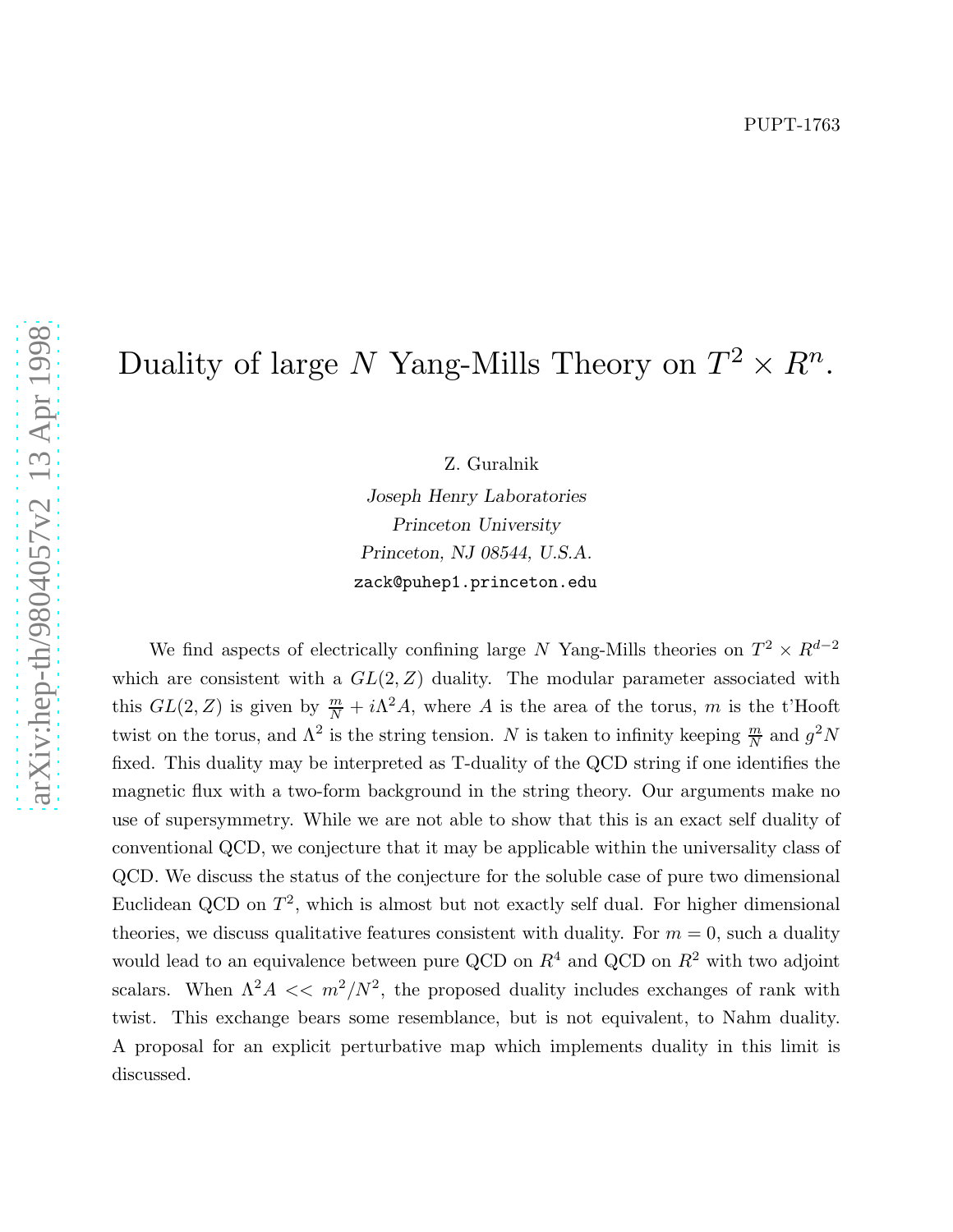#### <span id="page-1-0"></span>1. Introduction

The purpose of this paper is to present evidence suggesting the existence of a  $GL(2, Z)$ duality of confining large N gauge theory which resembles T-duality of a string description. We will consider  $SU(N)/Z_N$  gauge theory with two spatial directions compactified on a torus. For simplicity we take this torus to be square. This theory has superselection sectors labled by the t'Hooft magnetic flux m through the torus [\[1](#page-15-0)]. We shall study the t'Hooft large N limit with  $g^2N$  and  $m/N$  fixed, and focus almost entirely on the planar limit. Supersymmetry will play no role in our present discussion. Unlike Olive Montonen duality, too much supersymmetry ruins the conjecture, which depends critically on confinement.

Two generators of the conjectured  $GL(2, Z)$  are trivially realized even at finite N. One such generator takes m to  $m + N$ . This is a symmetry because the t'Hooft twist m is only defined modulo N. The other trivial generator corresponds to parity and takes m to  $-m$ . If one could also exchange N and m, then a  $GL(2, Z)$  symmetry would be generated. Such an exchange is often referred to as Nahm duality. Nahm duality [\[2](#page-15-0)][\[3](#page-15-0)] has been studied in the context of non-confining super Yang-Mills theories with 16 supersymmetries [\[4](#page-15-0)]. In this case  $GL(2, Z)$  can not be an exact duality of the theory, in part because exchange of N and m does not make sense for  $m = 0^*$ . This difficulty does not arise in our conjecture, for which the modular parameter is not  $\tau = \frac{m}{N}$  $\frac{m}{N}$ , but

$$
\tau = \frac{m}{N} + i\Lambda^2 A \tag{1.1}
$$

Here A is the area of the torus and  $\Lambda^2$  is the string tension.  $GL(2, Z)$  is generated by

$$
\tau \to \tau + 1,
$$
  
\n
$$
\tau \to -\bar{\tau},
$$
  
\n
$$
\tau \to -\frac{1}{\tau}
$$
  
\n(1.2)

Since m and N are integers, the last generator makes sense for non-zero  $\Lambda^2 A$  only if N is taken to infinity. In this limit  $\frac{m}{N}$  becomes a continuous parameter.

In section 2 we will attempt to motivate the conjecture by discussing qualitative properties of confining Yang-Mills theory which are consistent with T-duality of a string

<sup>\*</sup> Yang-Mills theory on a non-commutative torus may have an exact duality analogous to Nahm duality[[5](#page-15-0)][\[6\]](#page-15-0).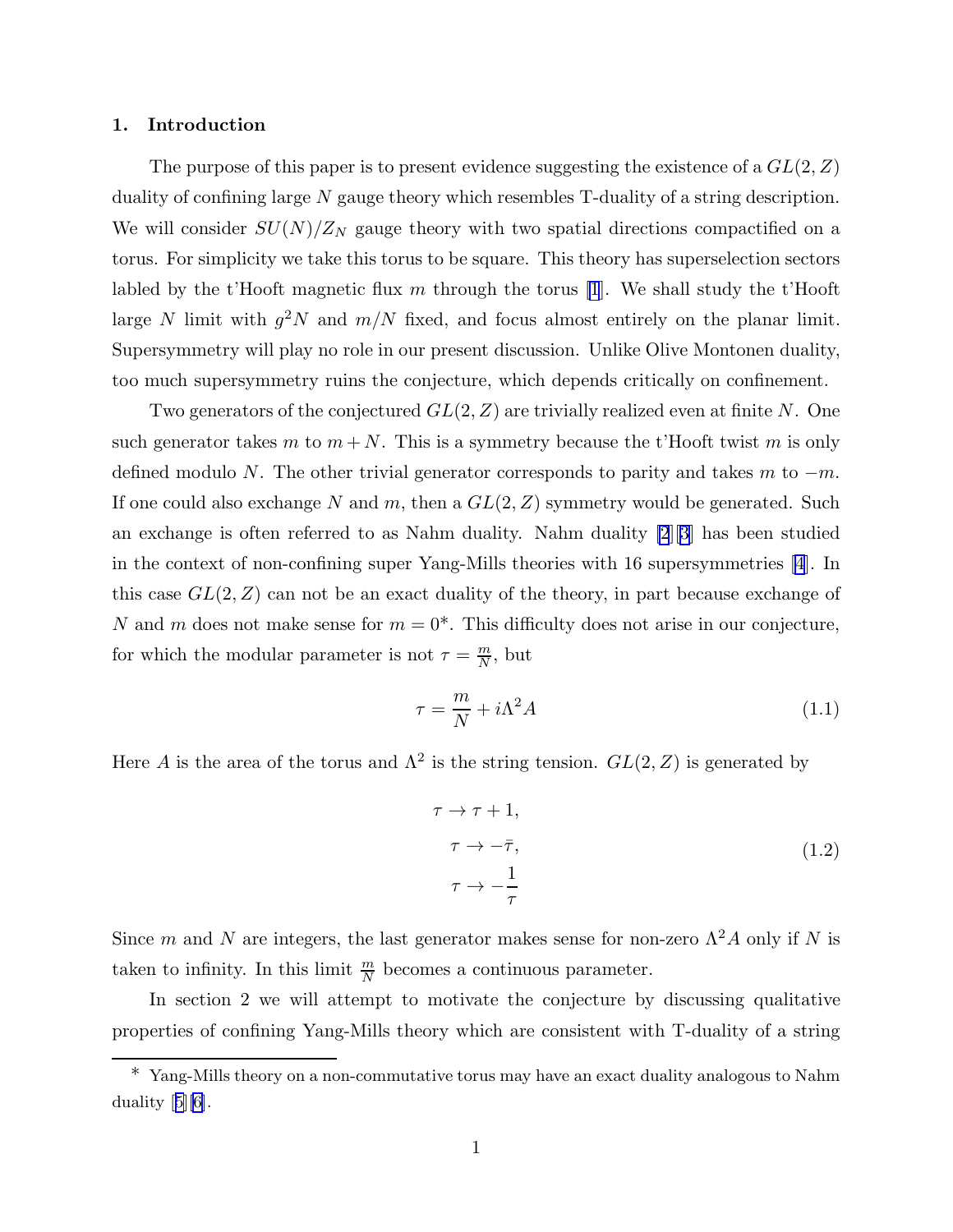description. The  $GL(2, Z)$  we propose resembles string T-duality if one identifies  $\frac{m}{N}$  with a two form modulus in the string description.

If this duality exists for pure QCD, then large  $N$  pure QCD on  $R<sup>4</sup>$  is dual to a large N QCD on  $R^2$  with two adjoint scalars. Some evidence for this is discussed in section 3. At the same time we mention some possible problems which could invalidate  $GL(2, Z)$ duality. It may be that T-duality relates theories in the same universality class as QCD, but is not a self duality of conventional QCD.

In section 4 we discuss the status of the conjecture for pure two dimensional QCD on  $T^2$ , for which the large N partition function is calculable. In this case the partition function is indeed a function of the modular parameter  $\tau = \frac{m}{N} + i \frac{\lambda}{2\pi} A$ , with  $\lambda = g^2 N$ . The partition function is almost but not exactly modular invariant. A very simple modification of the partition function removes the anomaly.

There are domains in which the proposed  $GL(2, Z)$  takes weak coupling to weak coupling, and should therefore be visible perturbatively. This includes the limit in which  $\Lambda^2 A \ll m^2/N^2$ . In section 4 we construct an explicit map which relates theories with the same greatest common divisor of  $N$  and  $m$  in the limit of vanishing coupling. This map treats  $\frac{m}{N}$  as a modular parameter. Under  $\tau \to -\frac{1}{\tau}$  the area is mapped linearly, instead of being inverted. In this respect our proposal differs from Nahm duality, which simultaneously exchanges rank with flux and inverts the area.

## 2. Duality and confinement

It has been suspected for some time that confining Yang-Mills theories have a string description [\[7](#page-15-0)].Pure two dimensional QCD is known to be a string theory  $[8][9][10][11]$  $[8][9][10][11]$  $[8][9][10][11]$  $[8][9][10][11]$  $[8][9][10][11]$  $[8][9][10][11]$ , excepton a sufficiently small 2-sphere [[12\]](#page-15-0). In higher dimensions the situation is less clear, althoughsome progress has been made  $[13][14][15][16]$  $[13][14][15][16]$  $[13][14][15][16]$  $[13][14][15][16]$  $[13][14][15][16]$  $[13][14][15][16]$  $[13][14][15][16]$ . In this section we will assume that a string description exists, and discuss some qualitative features of a confining large N Yang-Mills theory on  $T^2 \times R^n$  which suggest that this string theory may have a T-duality. For a review of T-duality in the context of critical strings, the reader is referred to[[17\]](#page-15-0).

The T-duality group for compactifications on  $T^2$  includes a  $GL(2, Z)$  subgroup for which the modular parameter is  $\tau = B + i\Lambda^2 A$ . B is a flat two form background on  $T^2$ , A is the area of  $T^2$ , and  $\Lambda$  is the string tension. It is convenient to use complex coordinates and define  $w = w^1 + iw^2$  where  $w^i$  are the string winding numbers, and  $P = P_1 + iP_2$ where  $P_i$  are the integer string momenta. The generator  $\tau \to -\frac{1}{\tau}$  is accompanied by the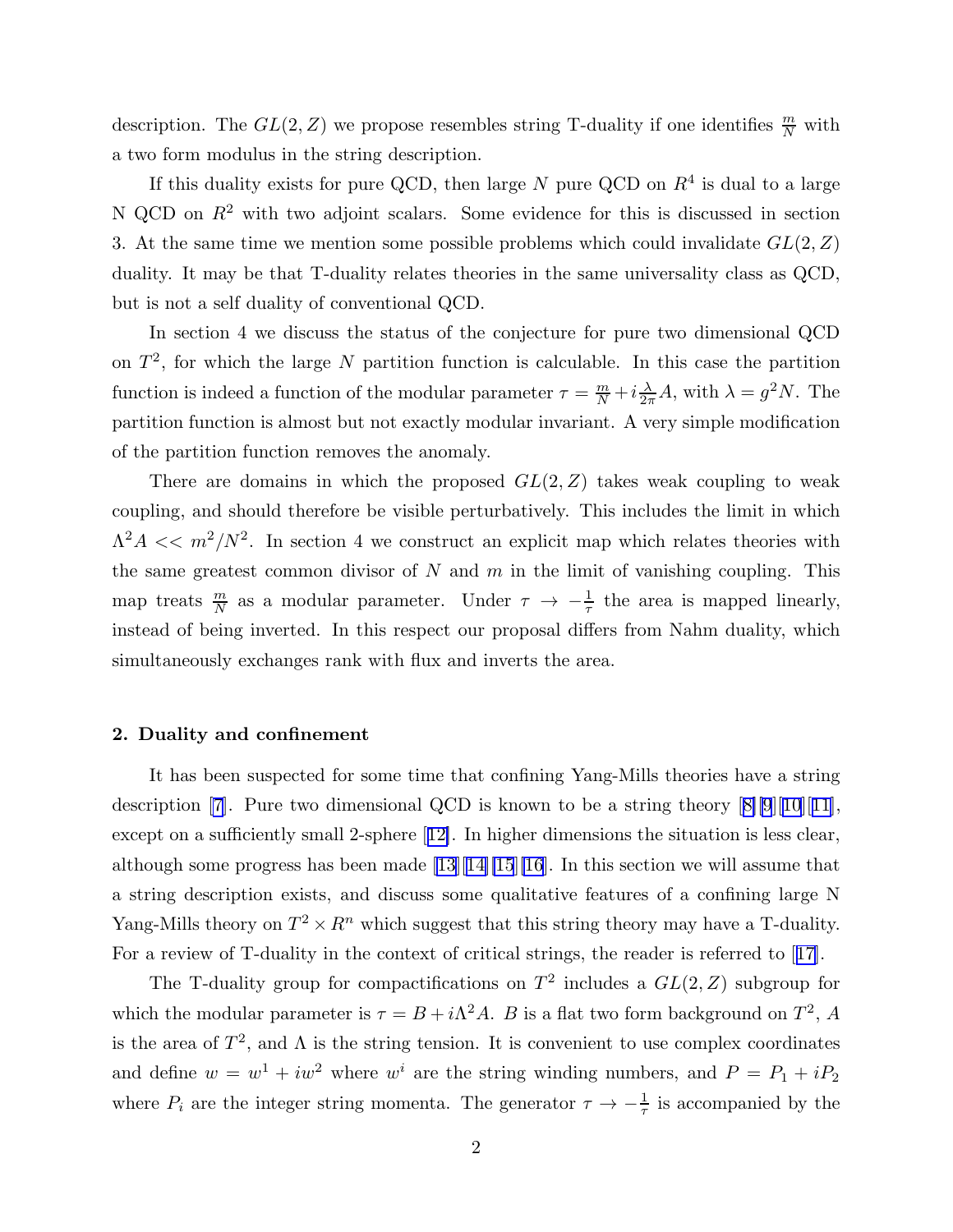<span id="page-3-0"></span>exchange  $w \leftrightarrow P$ . Parity takes  $\tau \to -\bar{\tau}$ ,  $w \to \bar{w}$  and  $P \to \bar{P}$ . The remaining generator,  $\tau \to \tau + 1$ , is accompanied by  $P \to P + i\omega$ . This momentum shift arises because the canonical string momentum  $P$  has a contribution  $iBw$  arising from the two form term in the world sheet action,  $2\pi \int_{\Sigma} B$ . The  $GL(2, Z)$  invariant energy of a multiplet of mass M is given by

$$
E = \sqrt{M^2 + \frac{\Lambda^2}{Im(\tau)}|P - i\tau w|^2}.
$$
\n(2.1)

Now consider an electrically confining Yang-Mills theory on  $T^2 \times R^n$  with the time directionlying in  $\mathbb{R}^n$ . The energy of an t'Hooft electric flux [[1](#page-15-0)] on a large (square) torus is given by the confining potential  $e\Lambda^2\sqrt{A}$ . This energy equals that of a Kaluza Klein mode on a torus with the area inverted,  $A' = 1/(\Lambda^4 A)$ . This is consistent with T-duality for vanishing  $B$  if one identifies the electric flux with the string winding number. A more difficult question is whether the energy of an electric flux on a small torus is equal to the energy of a state with momentum on a large dual torus. This question will be discussed in the next section.

One must also identify the quantity in the Yang-Mills theory corresponding to the two form modulus. This quantity should be continuous and periodic. A natural candidate is  $\frac{m}{N}$ , where m is the  $SU(N)$  t'Hooft magnetic flux, which is defined modulo N.  $m/N$ becomes a continuous parameter in the  $N \to \infty$  limit. With this identification, the two form contribution to the canonical string momentum  $P_i = B_{ij}w^j + \dots$  has the form one expects when written in terms of Yang-Mills variables;  $P_i = \frac{m_{ij}}{N}$  $\frac{n_{ij}}{N}e^j + \ldots$ 

This last point requires some clarification. The division of the momentum into a contribution from  $SU(N)$  t'Hooft fluxes and a contribution from everything else is more natural in if one considers instead a  $U(N)$  theory, which has vanishing total twist. The  $U(N)$ theory is locally  $U(1) \times SU(N)/Z_N$ . The requirement of vanishing total twist amounts to the statement that the  $U(1)$  magnetic flux is equal, modulo N, to the  $SU(N)$  magnetic fluxes $[18]$  $[18]$ ;

$$
m' = m + lN.\t\t(2.2)
$$

A similar statement,

$$
e' = e + kN,\tag{2.3}
$$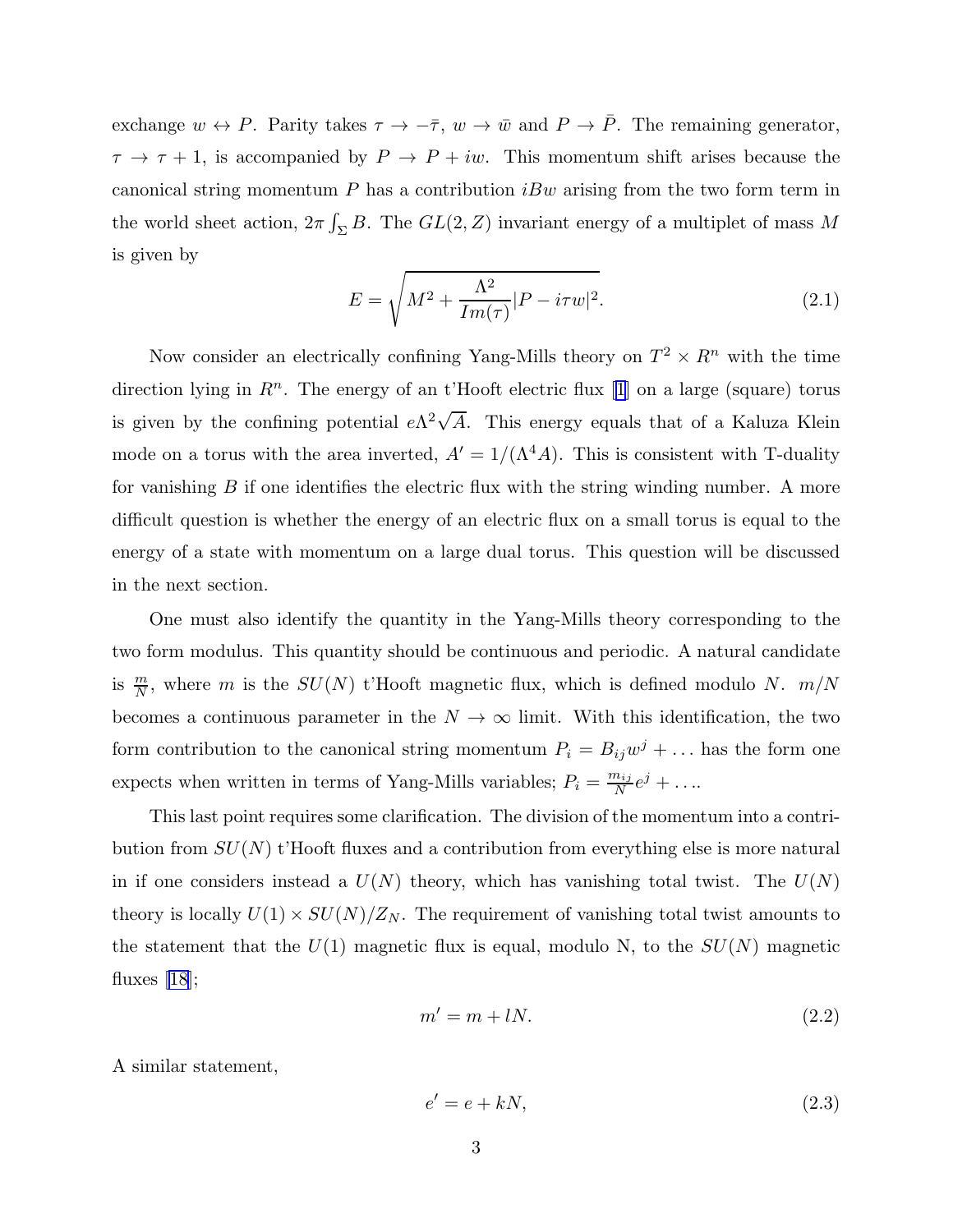holds for the electric fluxes, defined as eigenvalues of certain large gauge transformations [\[1](#page-15-0)]. The Yang-Mills momentum is

$$
P_i^{YM} = \int Tr F_{ij} F^{0j} =
$$
  

$$
p_i + \frac{m'_{ij}}{N} e^{j}
$$
 (2.4)

where the second term is the zero-mode contribution, which comes from the  $U(1)$  electric and magnetic flux quantum numbers. The  $U(1)$  fluxes  $e', m'$  are well defined, however the  $SU(N)$  t'Hooft fluxes e and m are defined modulo N. Therefore the momentum defined by

$$
P_i = p_i + \frac{m_{ij}}{N}e^j \tag{2.5}
$$

has the same transformation properties under integer shifts of  $\frac{m}{N}$  as the canonical string momentum. We are not really interested in the  $U(N)$  theory however, which in dimensions greater than two has a decoupled massless photon having nothing to do with the QCD string. In the  $SU(N)/Z_N$  case, it is less clear how to define a momentum with the correct transformation properties, since the fluxes are not related to integrals of local operators and do not contribute to the momentum in any direct way. One possibility is to define the quantity  $p_i$  as  $p_i = P_i^{YM} - \frac{m_{ij}}{N}$  $\frac{n_{ij}}{N}e^j$ , for  $-N/2 < m < N/2$ . Then the momentum (2.5) has the correct transformation properties under  $\tau \to \tau + 1$  and parity.

Note that there is another context in which momentum and electric flux are exchanged bya T-duality [[19\]](#page-16-0)[[20\]](#page-16-0). This arises for compactifications of M theory on  $S_1^+ \times T^d$ , which is believed to be described by a *non-confining*  $d+1$  dimensional  $U(N)$  Yang-Mills theory withmaximal supersymmetry  $[21][22][19][20]$  $[21][22][19][20]$  $[21][22][19][20]$  $[21][22][19][20]$  $[21][22][19][20]$  $[21][22][19][20]$  $[21][22][19][20]$ . However in this case the M theory spectrum does not correspond to confinement in the Yang-Mills theory. The momentum which gets exchanged with electric flux is an M theory momentum and not a momentum in the world volume of the Yang-Mills theory. Furthermore the Yang-Mills energy corresponds to the M theory light cone Hamiltonian  $P_M^+$  rather than  $P_M^0$ . The energy of a BPS electric flux is equal to that of a classical  $U(1)$  electric flux spread evenly over the torus. On the other hand for a *confining* Yang-Mills theory, one expects the Yang-Mills energy to equal the string theory energy.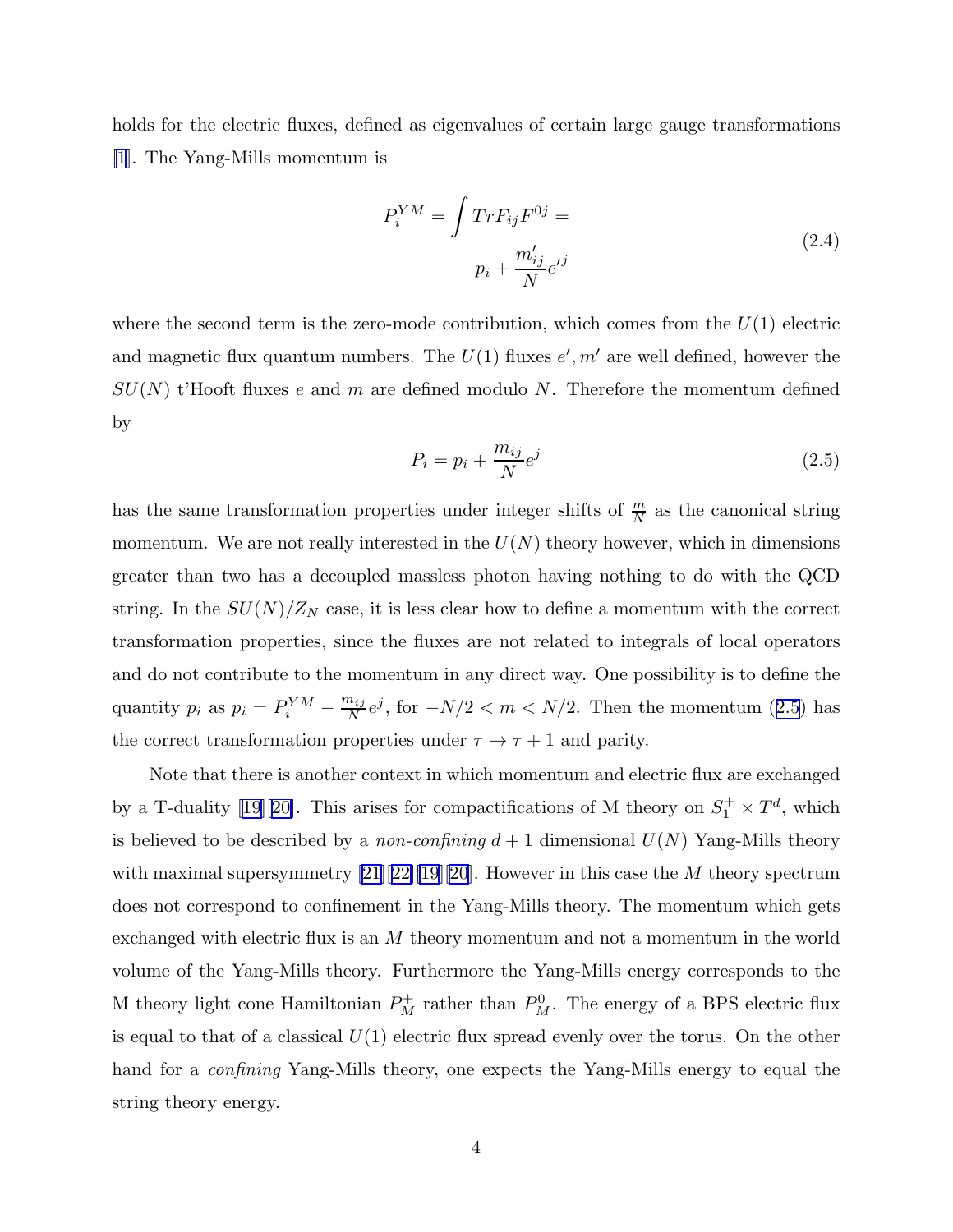#### 3.  $D = 4 \leftrightarrow D = 2$  duality

If the conjectured duality exists, there is a remarkable consequence for electrically confining large N Yang-Mills theories on  $R^d$ . One can obtain  $R^d$  from  $R^{d-2} \times T^2$  by making the torus very large. Under inversion of the area of the torus (for  $m = 0$ ), one obtains a dimensionally reduced theory. Thus duality would imply that large N pure QCD in four dimensions is equivalent to Large N QCD with two adjoint scalars in two dimensions. In fact such a two dimensional model has been used to approximate the dynamics of pure QCD in 4 dimensions QCD[[23\]](#page-16-0)[[24\]\[25](#page-16-0)]. The adjoint scalars in this model play the role of transversely polarized gluons. In[[25\]](#page-16-0) the spectrum of this two dimensional model, computed by discrete light cone quantization, was compared to the glueball spectrum of pure 4-d QCD computed using Monte-Carlo simulation. The degree of numerical accuracy allows only crude comparison, however the spectra have some qualitatively agreement. Perhaps in the  $N \to \infty$  limit the agreement is more than just qualitative.

If such an equivalence exists, duality must map the QCD scale nontrivially. The mass gap is only proportional to the QCD scale, defined in terms of the running coupling, if the torus is very large. In general the mass gap, or string tension  $\Lambda^2$ , depends on both the QCD scale  $\Lambda_{QCD4}$  and the area of the torus. Let us fix the mass gap and take the size of the torus to infinity.  $\Lambda_{QCD4}$  on the small dual torus with area A can be found by matching the coupling of the two dimensional reduced theory to the 4 dimensional running coupling at the Kaluza Klein scale;

$$
\sqrt{A}g_{2D} = \sqrt{A}\Lambda = g_{4D}(\frac{1}{\sqrt{A}}, \Lambda_{QCD4}).
$$
\n(3.1)

The notion that large N can generate extra dimensions is not novel. The  $d = 2 \leftrightarrow$  $d = 4$  $d = 4$  $d = 4$  equivalence we suggest here is similar to Eguchi-Kawai reduction [[26\]](#page-16-0), although our discussion pertains to the continuum theory. Assuming the proposed duality exists, the momentum in the two hidden dimensions of the reduced theory must correspond to the electric flux on the vanishingly small torus in the unreduced theory. More precisely, the hidden momentum should be related to the length of a string wrapped around the small torus,  $p_i = e_i \sqrt{A} \Lambda^2$ , which is held fixed as  $A \to 0$ . For  $SU(N)/Z_N$ , the flux  $e_i$  is defined[[1\]](#page-15-0) by considering certain large gauge transformations  $\hat{T_i}$  which leave the boundary conditions on the torus invariant. Such gauge transformations correspond to elements of  $SU(N)$  satisfying

$$
g_i(x + 2\pi R_s) = g_i(x)e^{\frac{2\pi i}{N}},
$$
\n(3.2)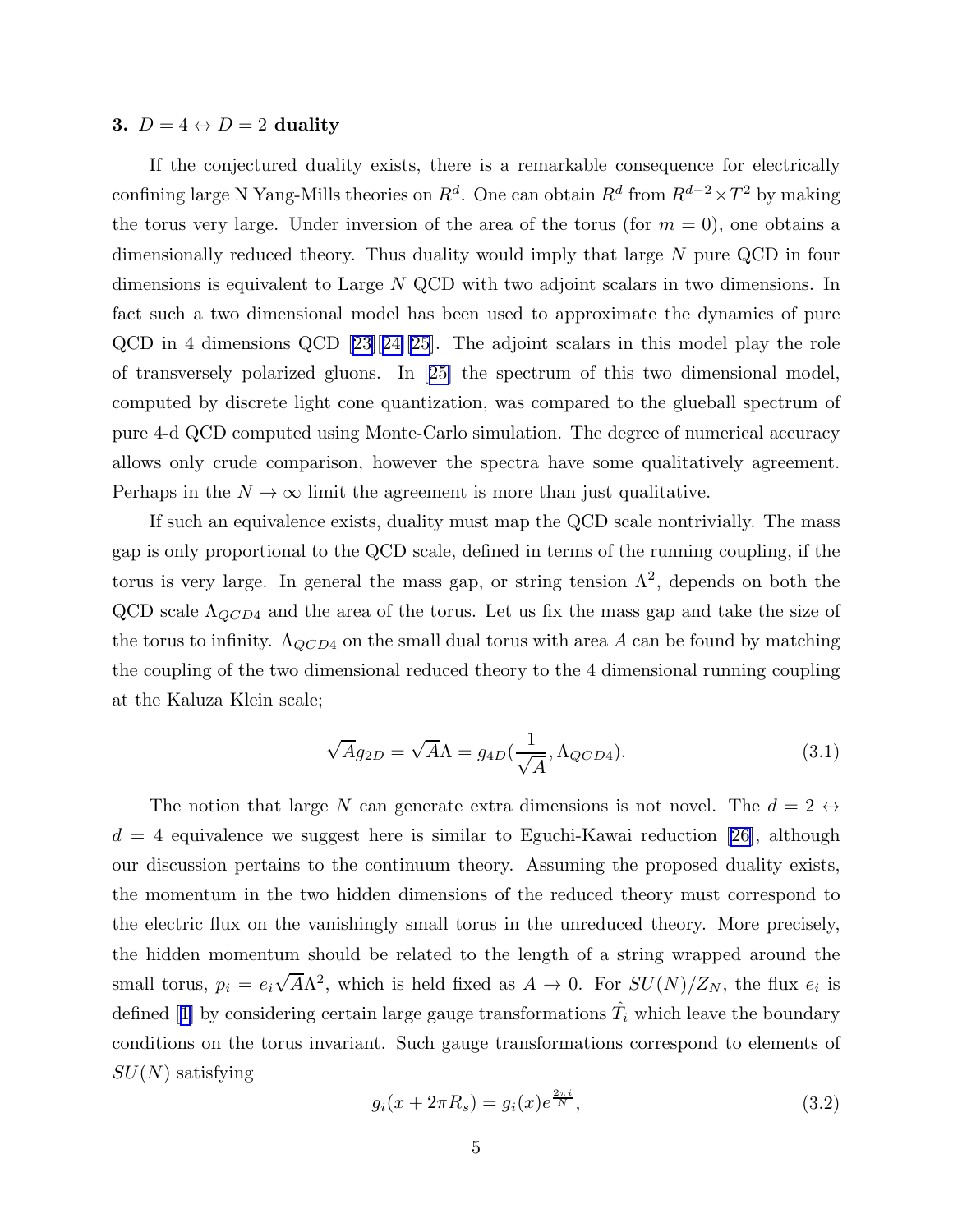<span id="page-6-0"></span>where  $R_s$  is the radius of a cycle of the small (square) torus.  $\hat{T}_i$  $\frac{N}{N}$  is a "small" gauge transformation leaving physical states invariant. The electric fluxes are defined by the eigenvalues of  $\hat{T}_i$ ,  $\exp(2\pi i \frac{e_i}{N})$ . To see what  $e_i$  becomes in the reduced theory, consider a Wilson loop around the i'th cycle of  $T^2$ . Under a large gauge transformation

$$
Pe^{i\oint A} \to e^{\frac{2\pi i}{N}} Pe^{i\oint A},\tag{3.3}
$$

In the reduced theory, this transformation becomes a a global symmetry:

$$
e^{iR_s X^i} \to e^{\frac{2\pi i}{N}} e^{iR_s X^i}.
$$
\n(3.4)

Here  $X^i$  are the adjoint scalars of the reduced theory. If hidden momenta exist in the  $d = 2$ theory, they should be the generators of this transformation. Since  $N$  such transformations give the identity map, we wish ultimately to interpret them as translations around a large discretized hidden torus which becomes continuous as  $N \to \infty$ .

A problem arises because the naive reduction of pure  $SU(N)$  gauge theory,

$$
S = \frac{N}{\lambda_{2d}} \int d^2x Tr(F_{\mu\nu}^2 + D_{\mu}X^i D^{\mu}X^i + [X^2, X^3]^2), \tag{3.5}
$$

is not a finite theory and requires a mass counterterm. It also does not have a symmetry corresponding to  $(3.4)$ . It is tempting to consider a  $U(N)$  theory instead, in which case the naive reduced theory has a continuous  $U(1) \times U(1)$  symmetry. However in this case there is a free photon and no mass gap. States charged under the  $U(1) \times U(1)$  have energies inconsistent with [\(2.1](#page-3-0)). Therefore we will only consider the  $SU(N)$  theory. For  $R_s$  finite but small compared to  $\frac{1}{\Lambda}$ , an effective action which is  $Z_N \times Z_N$  symmetric may be written in terms of the  $SU(N)$  Wilson loops  $h_i = \exp(iR_sX_i);$ 

$$
S_{SU(N)} = \frac{N}{\lambda_{2d}} \int d^2x \, Tr \left( F_{\mu\nu}^2 + \frac{1}{R_s^2} (h_i D_\mu h_i^\dagger)^2 + \frac{1}{R_s^4} [h_2, h_3] [h_2^\dagger, h_3^\dagger] \right). \tag{3.6}
$$

The naive reduced action is recovered by writing  $h_i = 1 + \exp(iR_sX^i) + \dots$  and taking  $R_s \to 0$  with  $X_i$  fixed. The metric of this sigma model is proportional to  $1/R_s^2$ , which corresponds to the area of the hidden torus on which  $Z_N \times Z_N$  acts as a translation. Note that a mass counterterm proportional to  $\frac{1}{R_s^2} \sum_i Tr h_i$  is prohibited by the  $Z_N \times Z_N$ symmetry.

The important question is whether this symmetry is spontaneously broken below a critical R<sub>s</sub>. The two dimensional theory can not generate extra dimensions as  $N \to \infty$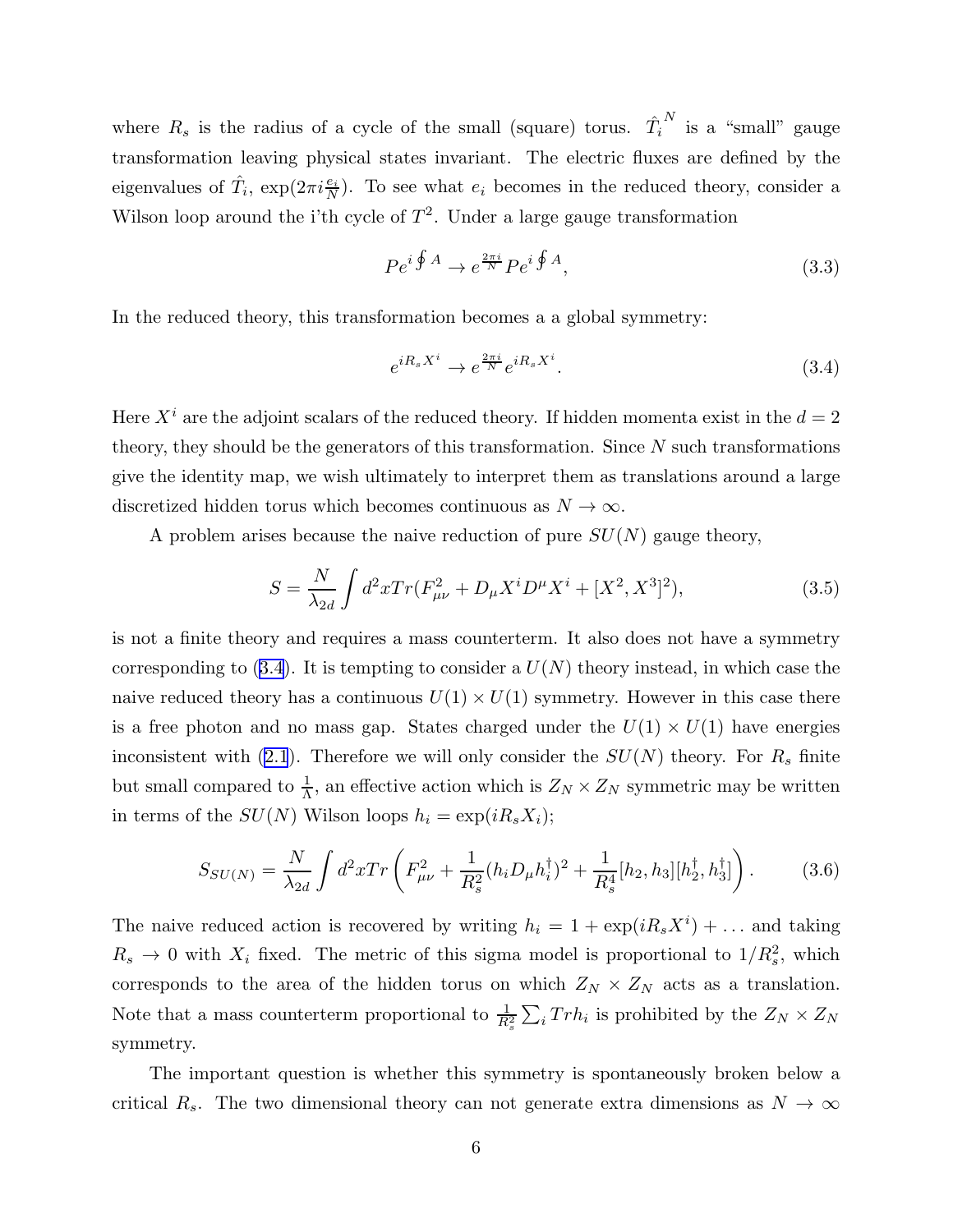if  $R_s < R_s^c$ . If there is a T-duality, the dual torus should have an unbroken translation symmetry. However, from experience with finite temperature deconfinement transitions, one might conclude that  $Z_N \times Z_N$  should be broken for sufficiently small  $R_s$ . Note that in our case, symmetry breaking would not be interpreted as deconfinement, since the order parameters are spacelike Wilson loops, rather than a timelike Wilson loop\*.

The question of whether symmetry breaking occurs at finite  $R_s$  is closely tied to the question of whether the limit we wish to take exists. This limit is  $N \to \infty$  followed by  $R_s \rightarrow 0$  while tuning  $\Lambda_{QCD4}$  to keep the mass gap fixed. If  $Z_N$  can be thought of as a continuous  $U(1)$  in the  $N \to \infty$  limit, then the broken phase would have a goldstone boson. Thus there can not be any symmetry breaking if the reduced theory has a gap in the large N limit. Furthermore if a string description remains valid for small  $R_s$ , one would not expect symmetry breaking for  $N \to \infty$ . If there were symmetry breaking, states with different  $Z_N \times Z_N$  charges, or "hidden momenta," would become degenerate and condense. Recall that the hidden momenta are given by  $e_i R_s \Lambda^2$ .  $e_i R_s$  is the minimum length of a QCD string wrapping  $e_i$  times around a cycle of the small torus. Since  $e_i$  is defined modulo N, the minimum length can be at most  $(N-1)R_s$ . If N is infinite, then the minimum length is unbounded and can be held fixed as  $R_s \to 0$  by scaling  $e_i$  like  $1/R_s$ . For fixed string tension  $\Lambda^2$  one would expect wrapped strings with arbitrarily large minimum lengths to be heavy, in which case they could not condense.

If there is no symmetry breaking at infinite  $N$ , then the vacuum has zero electric flux. Introducing even the minimum amount of flux, or a singly wrapped string, would lead to an energy in excess of the mass gap. A possible explanation for such unusual behavior is that the string spreads in the non-compact direction as  $R_s \to 0$ .

If it can be shown that the  $Z_N \times Z_N$  symmetry is unbroken in the large N limit, one must then show that the spectrum of the  $R_s \to 0$  theory has a hidden four dimensional Lorentz invariance. This might be testable numerically using the two dimensional description. Having found candidates for momentum in the hidden directions, it might also be possible to see if a four dimensional Lorentz algebra exists. However we leave these tests for the future.

It is entirely possible that the  $Z_N \times Z_N$  symmetry is spontaneously broken in conventional pure QCD on a sufficiently small torus. Nonetheless,  $GL(2, Z)$  might still relate

<sup>\*</sup> In the finite temperature theory, the Wilson loop wrapped around the Euclidean time direc-tion is an order parameter of the deconfining phase transition [\[27](#page-16-0)]. In this case, the  $Z_N$  symmetry is unbroken in the confining phase.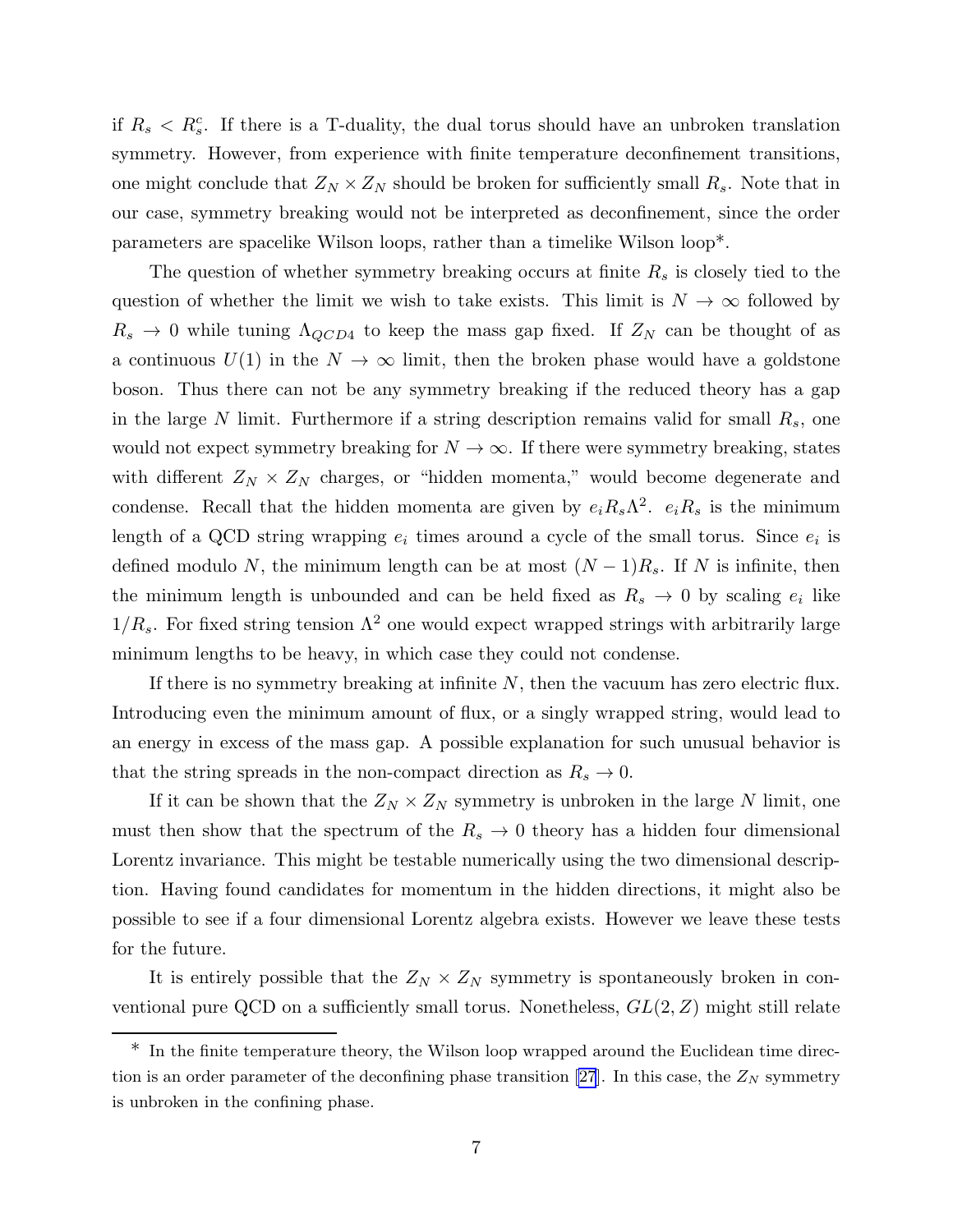theories in the same universality class as QCD. Also if the reduced theory([3.6](#page-6-0)), has a symmetry breaking transition at finite  $R_s$ , it could be interesting to study this theory for  $R_s > R_s^c$ , since in this domain the large N limit may generate extra dimensions. This action is also interesting since it appears to be a more suitable action to describe dimensionally reduced pure QCD, due to the absence of a mass renormalization.

#### 4. Modular invariance in two dimensions

While the QCD string may fail to have a T-duality in four dimensions, it comes very close to having a T-duality in two dimensions. In this section we study pure Euclidean  $SU(N)$  Yang-Mills theory on  $T^2$  in the t'Hooft large N limit. Although this theory has no dynamics, we can use it to test the conjecture that the t'Hooft twist and the area combine into a modular parameter([1.1\)](#page-1-0). The partition function of this theory on a surface of arbitrarygenus is known in terms of a sum over representations of  $SU(N)$  [[28\]](#page-16-0)[[29\]](#page-16-0). On a two torus, the partition function in the absence of twisted boundary conditions is given by

$$
Z = \sum_{R} e^{g^2 A C_2(R)},
$$
\n(4.1)

where  $C_2(R)$  is the quadratic casimir in the representation R. In a sector with t'Hooft twist m,the partition function may be computed by continuum methods  $[30]$  $[30]$ , and is also easily computed using the heat kernel action on a  $T^2$  lattice with twisted boundary conditions. The result is

$$
Z = \sum_{R} e^{g^2 A C_2(R)} \frac{\mathcal{X}_R(D_m)}{d_R}
$$
(4.2)

where  $\mathcal{X}_R(D_m)$  is the trace of the element  $D_m$  in the center of  $SU(N)$  corresponding to the t'Hooft twist. In a representation whose Young Tableaux has  $n_R$  boxes,

$$
D_m = e^{2\pi i \frac{m}{N} n_R} \tag{4.3}
$$

To compute the large N expansion of the partition function, we repeat the calculations of [\[9](#page-15-0)]for the case of nonvanishing twist. This expansion is obtained by considering composite representations  $\overline{S}R$  obtained by gluing the Young Tableaux of a representation R with a finite number of boxes onto the right of the complex conjugate of a representation  $S$  with a finite number of boxes. The quadratic Casimir of such a representation in the  $\frac{1}{N}$  expansion is

$$
C_2(\bar{S}R) = n_R N + n_S N + \dots \tag{4.4}
$$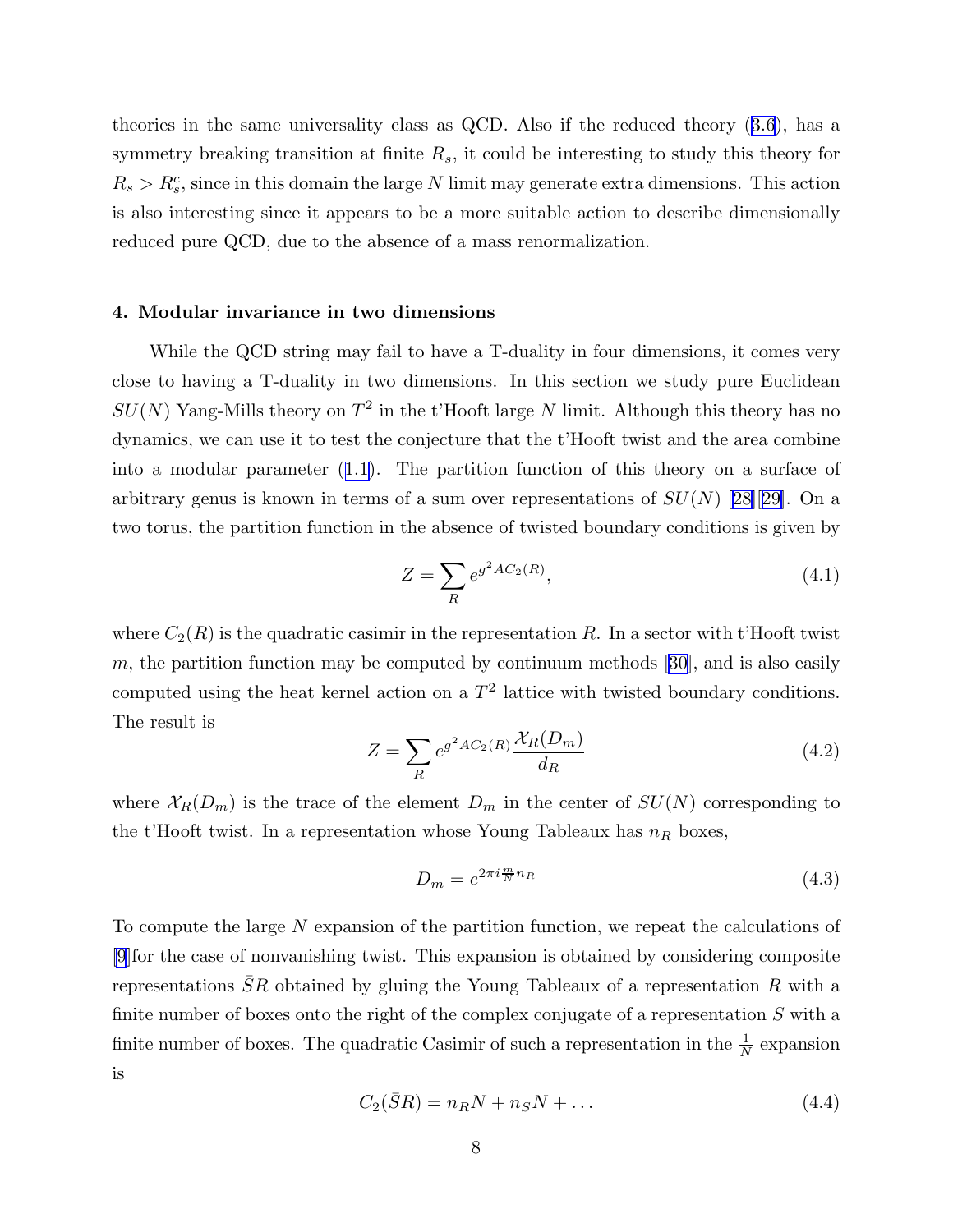Furthermore,

$$
D_m = e^{2\pi i \frac{m}{N}(n_R - n_S)}\tag{4.5}
$$

Therefore the free energy at leading order is

$$
F = \ln \left| \sum_{n=0}^{\infty} \rho(n) e^{g^2 N A n + 2\pi i \frac{m}{N} n} \right|^2 \tag{4.6}
$$

where  $\rho(n)$  counts the number of representations with n boxes. This sum is computed just as in[[8](#page-15-0)], giving

$$
F = \ln \left| \frac{e^{2\pi i \frac{\tau}{24}}}{\eta(\tau)} \right|^2 \tag{4.7}
$$

where  $\eta$  is a Dedekind eta function, and

$$
\tau = \frac{m}{N} - \frac{\lambda A}{2\pi i},\tag{4.8}
$$

with  $g^2N = \lambda$ . Thus the complexification of the area generated by modular transformations corresponds to a non-zero t'Hooft twist. Upon completing this paper we became aware that M. Douglas has also made this observation using a Jevicki-Sakita boson description of 2-d QCD on the torus[[31\]](#page-16-0). As noted in [\[32](#page-16-0)][\[31](#page-16-0)] the free energy is almost, but not exactly invariant under inversion of the area. The eta function has the modular properties

$$
\eta(\tau + 1) = \eta(\tau)
$$
  

$$
\eta(-\frac{1}{\tau}) = \sqrt{i\tau}\eta(\tau).
$$
 (4.9)

A simple modification of the partition function,

$$
\mathcal{Z} = Z \frac{e^{\frac{\lambda A}{24}}}{\sqrt{\lambda A}}\tag{4.10}
$$

is modular invariant. The extra factor exponential in the area is a local term,  $\sim \int \sqrt{\det g}$ , corresponding to a modified ground state energy. On the other hand, the non-local  $\sqrt{\lambda A}$ factor poses a problem for modular invariance. Nonetheless the deviation from modular invariance is very simple and we feel deserves better understanding. The two dimensional QCD string has at least an "approximate" T-duality.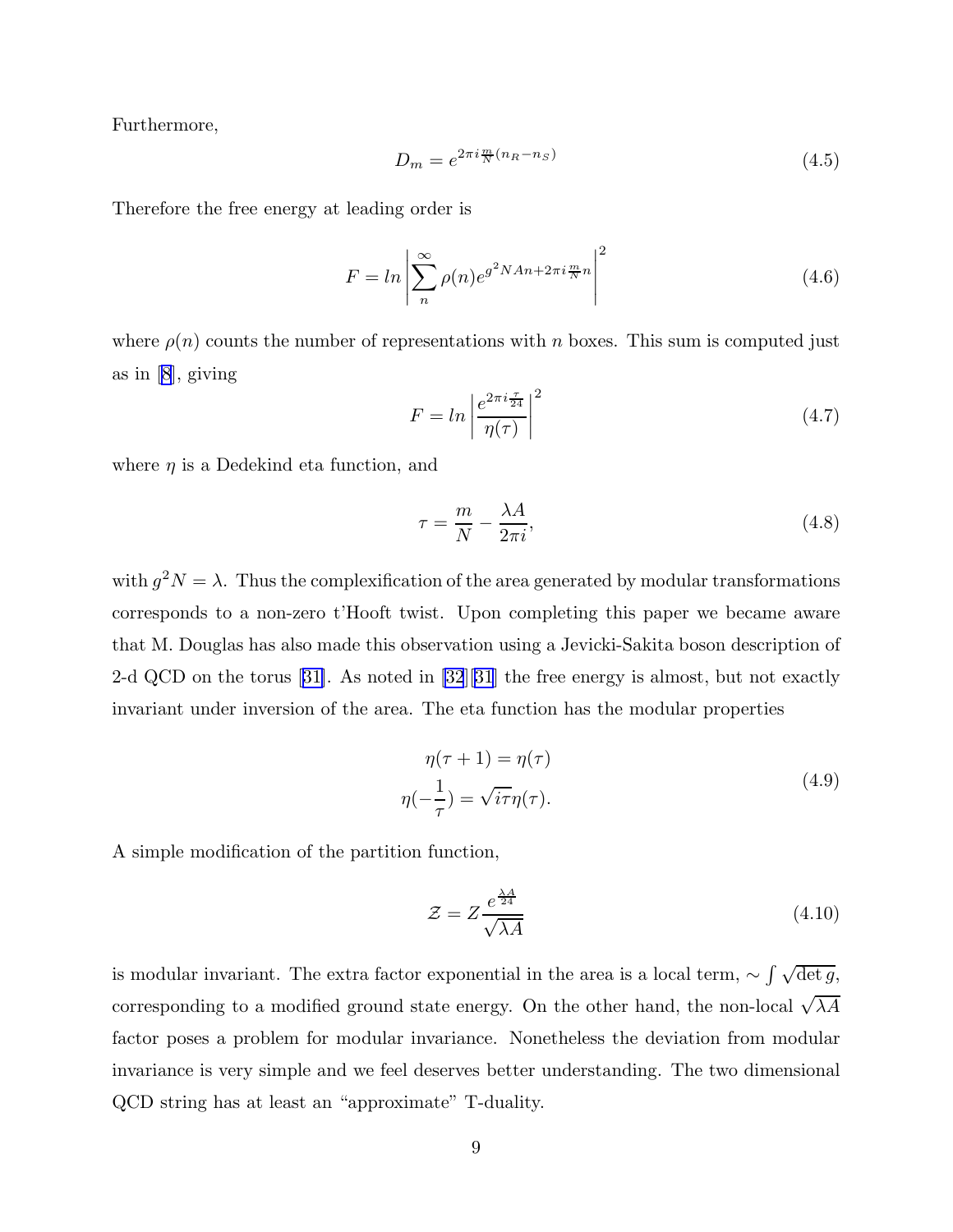#### 5. Exchange of rank and twist

The  $GL(2, Z)$  we have proposed treats  $\frac{m}{N}$  as a modular parameter as long as one only acts with  $\tau \to -1/\tau$  in the region  $\Lambda^2 A N^2 / m^2 \ll 1$ . In this domain the area is mapped linearly and is never inverted. If this duality exists, it should be possible to see it perturbatively in this region. In this section we discuss an attempt to construct a classical map under which N and m transform as a doublet of  $GL(2, Z)$ . We are only able to show the validity of the map we construct in the limit of vanishing coupling. However if it does extend to finite coupling, it has the correct qualitative property that the area of the torus is mapped linearly rather than being inverted. While the results of this section are very far from quantitative rigor, we feel they are at least suggestive. The map we propose will take an  $SU(N)/Z_N$  theory with flux m, or an  $(N, m)$  theory, into a  $(p, 0)$  theory where p is the greatest common divisor of N and m.  $GL(2, Z)$  is then generated by inverting this map to get other theories with the same greatest common divisor.

We begin by reviewing the definition of magnetic flux for  $SU(N)/Z_N$  Yang-Mills on a torus. Following t'Hooft [\[1](#page-15-0)], translations around a cycle of the torus are equivalent to gauge transformations:

$$
A_i(x + a_j) = U_j(x)A_i(x)U_j^{\dagger}(x) + U_j(x)i\partial_i U_j^{\dagger}(x)
$$
\n(5.1)

where  $a_i$  are the periodicities of the torus. For adjoint matter, one has the following constraint:

$$
U_i(x)U_j(x+a_i)U_i^{\dagger}(x+a_j)U_j^{\dagger}(x) = e^{2\pi i \frac{m_{ij}}{N}}
$$
\n(5.2)

where the twist  $m_{ij}$  is an integer, and is taken as the definition of nonabelian magnetic flux. We consider the case of Yang-Mills on  $T^2 \times R^n$ , and drop the indices ij. Note that  $m \to m + jN$  is a manifest symmetry. We shall assume the timelike direction lies in  $R^n$ . In  $A_0 = 0$  gauge we choose the following twisted boundary conditions

$$
U_1(x) = Q,
$$
  

$$
U_2(x) = P^m,
$$
\n
$$
(5.3)
$$

where

$$
Q = e^{i\theta} \begin{pmatrix} 1 & & & & \\ & e^{\frac{2\pi i}{N}} & & & \\ & & \ddots & \\ & & & e^{\frac{2\pi i(N-1)}{N}} \end{pmatrix}, \qquad P = e^{i\theta'} \begin{pmatrix} 1 & & & \\ & 1 & & \\ & & \ddots & \\ 1 & & & \ddots \end{pmatrix} \tag{5.4}
$$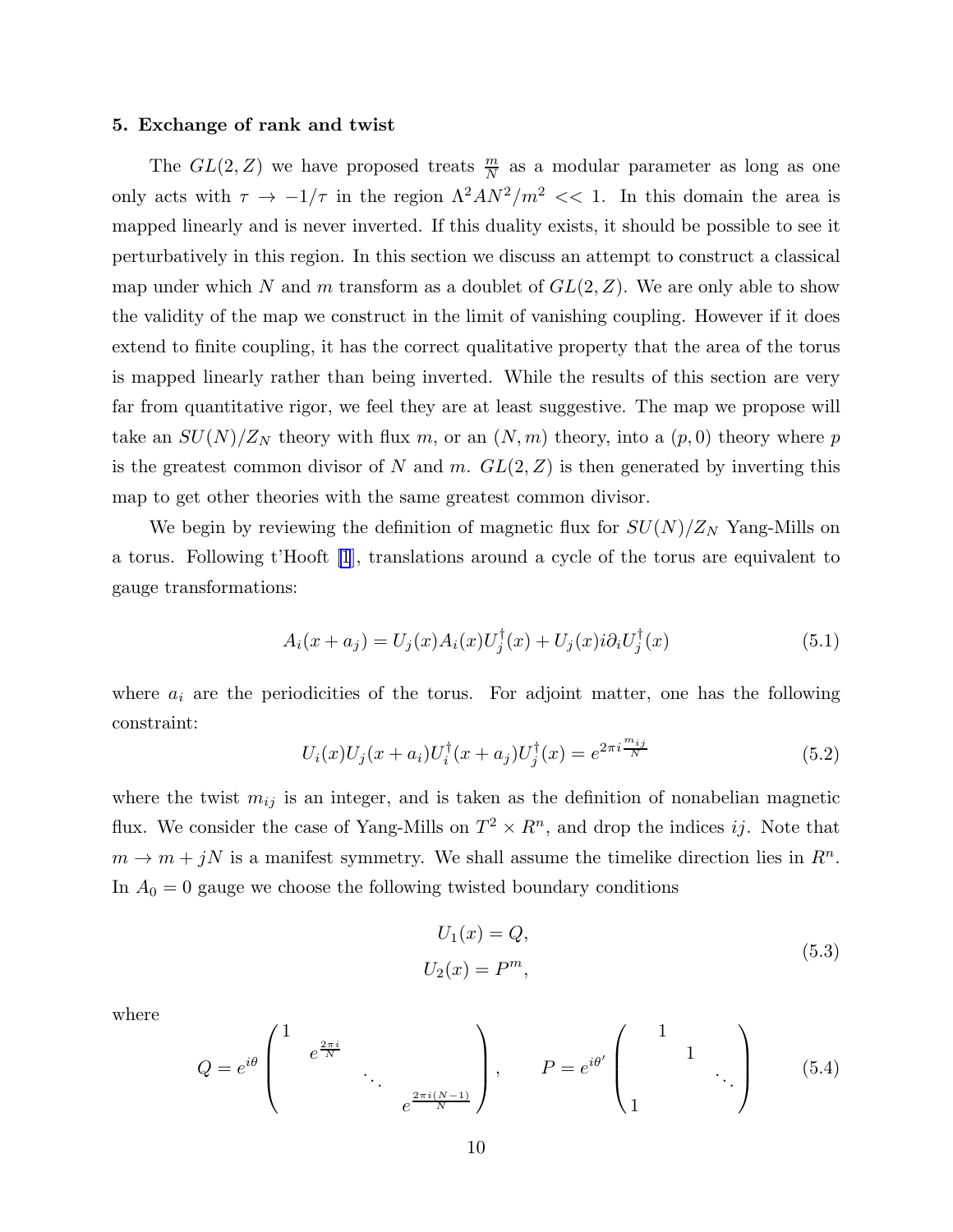<span id="page-11-0"></span>The phases  $\theta$  and  $\theta'$  are chosen so that Q and P have determinant 1. Q and P satisfy

$$
PQ = QPe^{\frac{2\pi i}{N}}.\tag{5.5}
$$

Different choices of twisted boundary conditions with the same magnetic flux are related by large gauge transformations, but in  $A_0 = 0$  gauge no paths connect different twisted boundary conditions at different times. Different twisted boundary conditions with the same magnetic flux define equivalent superselection sectors and there is nothing special about our choice. There are other large gauge transformations which leave the boundary conditions invariant. The eigenvalues of of these gauge transformation determine the t'Hooft electric flux.

The constraints imposed by twisted boundary conditions can be solved to find the independent perturbative degrees of freedom. To this end we shall work in momentum space. Since  $Q^N = 1$ , the gauge potentials are periodic in  $x^1$  on the interval [0,  $Na^1$ ]. To find the periodicity in  $x^2$ , one looks for the minimal power to which one must raise  $P^m$  to get 1. Writing the pair  $(N, m)$  as  $(p\alpha, p\beta)$  where  $\alpha$  and  $\beta$  are relatively prime, one finds that this power is  $\alpha$ . Therefore the gauge potentials are periodic in  $x^2$  on the interval [0,  $\alpha a_2$ ]. The fourier modes of the gauge field strength  $F_{n_1,n_2}$  satisfy the twisted boundary conditions,

$$
e^{2\pi i \frac{n_1}{N}} F_{n_1, n_2} = Q F_{n_1, n_2} Q^{\dagger} \tag{5.6}
$$

and

$$
e^{2\pi i \frac{n_2}{\alpha}} F_{n_1, n_2} = P^m F_{n_1, n_2} P^{m \dagger}.
$$
\n(5.7)

Making use of the algebra  $(5.5)$ , a general solution of  $(5.6)$  is

$$
F_{n_1,n_2} = M_{n_1,n_2} P^{n_1},\tag{5.8}
$$

where  $M_{n_1,n_2}$  is a diagonal  $N \times N$  matrix which is traceless when  $n_1 = 0 \text{ mod } N$ . Note that if m vanished there would be  $N-1$  degrees of freedom for each fourier mode with  $n_1 = 0 \mod N$  and N degrees of freedom for all the others, rather than  $N^2 - 1$  degrees of freedom for every fourier mode. This is because the (non-gauge invariant) momentum in the  $x^1$  direction of the torus is fractional in units of  $\frac{1}{N}$ . Heuristically, in going to a more conventional gauge with  $U_1 = U_2 = I$ , the fractional modes become integral and fill out the Lie algebra.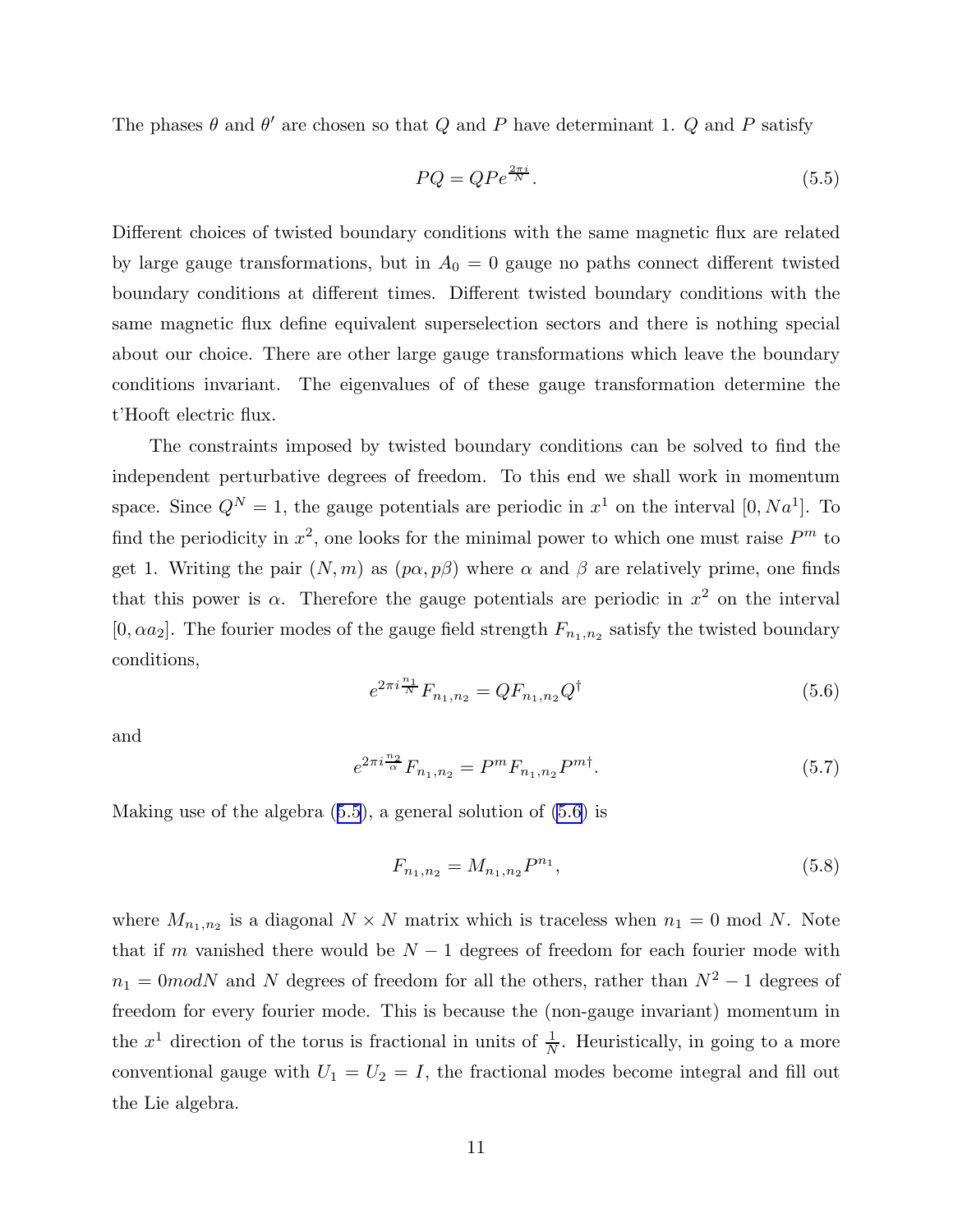Nowconsider arbitrary  $m$ . The second constraint  $(5.7)$  $(5.7)$  $(5.7)$  gives

$$
P^{m}M_{n_{1},n_{2}}P^{-m} = M_{n_{1},n_{2}}e^{2\pi i\frac{n_{2}}{\alpha}},
$$
\n(5.9)

Conjugating M by  $P^m$  shifts the elements of M cyclically by an amount m. Thus we find that the number of independent elements of  $M_{n_1,n_2}$  is p, the greatest common divisor of  $N$  and  $m$ ;

$$
M_n = \begin{pmatrix} M'_n & & \\ & M'_n e^{2\pi i \frac{n_2}{\alpha \beta}} & \\ & & \cdots \\ & & & \end{pmatrix}
$$
 (5.10)

where  $M'_n$  is a diagonal  $p \times p$  matrix. It is now easy to construct a candidate for the gauge field of the dual theory with rank  $p$  and vanishing magnetic flux, or a  $(p, 0)$  theory. We define the dual field strength as

$$
F'_n = e^{i\phi(n)} M'_n P'^{n_1}
$$
\n(5.11)

where  $P'$  is the  $p \times p$  shift matrix. The diagonal phase factor  $\phi$  is chosen so that the dual field strength is real,  $F'_{-n} = F'^{\dagger}_{n}$ . This is general solution of the constraint

$$
e^{2\pi i \frac{n_1}{p}} F'_n = Q' F'_{n_1, n_2} Q'^{\dagger}, \tag{5.12}
$$

where  $Q'$  is the  $p \times p$  matrix

$$
Q' = \begin{pmatrix} 1 & e^{\frac{2\pi i}{p}} & & \\ & \ddots & \\ & & e^{\frac{2\pi i(p-1)}{p}} \end{pmatrix} . \tag{5.13}
$$

Therefore  $F'$  is a candidate for a field strength on a dual torus with the twisted boundary conditions given by  $U'_1 = Q'$  and  $U'_2 = I$ , which corresponds to vanishing magnetic flux.

The action of the  $(N, m)$  theory is

$$
S = \int_{R^n} \sum_n Tr_{N \times N} F_{\mu\nu,n} F_{\mu\nu,n}^\dagger \tag{5.14}
$$

Written in terms of the proposed dual field strength this becomes

$$
S = \int_{R_n} \alpha Tr_{p \times p} F'_{\mu\nu,n} F'^{\dagger}_{\mu\nu,n}.
$$
\n(5.15)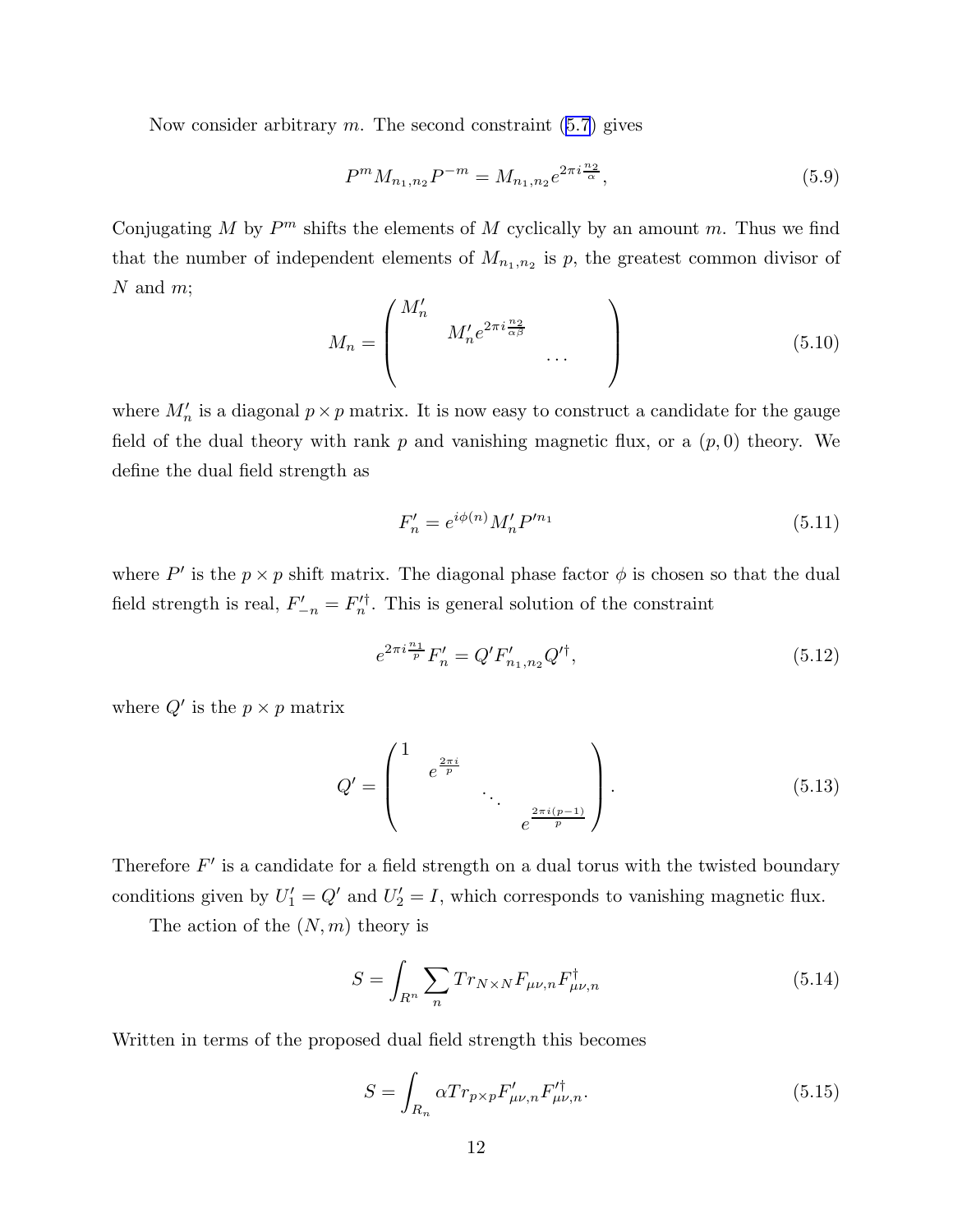However, for duality to hold, we must be able to define a dual gauge potential which solves the Jacobi identity and gives the correct measure in the path integral. Let us define the The dual gauge potential the same way we defined the the dual field strength. Then the map between the  $(N,m)$  gauge potential and the dual  $(p, 0)$  gauge potential is linear, so one might expect that the measure maps correctly. We will scale the fields such that the coupling constant appears only in the interaction terms. If one neglects the the  $[A_\mu, F^{\alpha\beta}]$ terms, it is easy to check that the Jacobi identity is preserved by the map, provided that that the periodicities of fields on the original torus are the same as those on the dual torus. In other words  $Na^1 = N'a'^1 = pa'^1$  and  $\alpha a^2 = \alpha'a'^2 = a'^2$ . Thus the area of the torus is mapped linearly. Working in a Hamiltonian formulation, one can easily check that the Hamiltonian, commutation relations, and Gauss law constraint of the  $(N.m)$  theory at zero coupling map to those of the  $(p, 0)$  theory at zero coupling.

At finite coupling however, the Jacobi identity is no longer satisfied. It is violated by terms involving the difference between the  $N \times N$  shift matrix P and  $\alpha$  copies of the  $p \times p$ shift matrix,

$$
P - \begin{pmatrix} P' & & \\ & P' & \\ & & \dots \end{pmatrix} . \tag{5.16}
$$

These matrices are related by moving a finite number of ones and zeros in the limit that  $p \to \infty$ . Thus it is very tempting to neglect the difference. However when these matrices are raised to a power of order p, the difference is not always negligible. This occurs when  $n_1$ is of order p. We can not discard such modes from the action, since they may correspond to a finite gauge invariant physical momenta. It may be possible that this discrepancy is negligible at leading order in some weak coupling expansion, however we will not attempt to prove this.

#### 6. Conclusion

We have found properties of large N confining Yang-Mills theories which are suggestive of a duality resembling T-duality of a string description. Whether such a duality really exists for pure QCD or some theories in the same universality class remains to be seen. If such a duality existed it would be quite useful, since it would relate theories on  $R<sup>4</sup>$  to more numerically tractable theories on  $R^2$ . Among the the principle obstacles to such a duality is the possibility of  $Z_N \times Z_N$  symmetry breaking, and the absence of a string description on a sufficiently small torus. If the  $Z_N \times Z_N$  symmetry is broken at finite radius, there may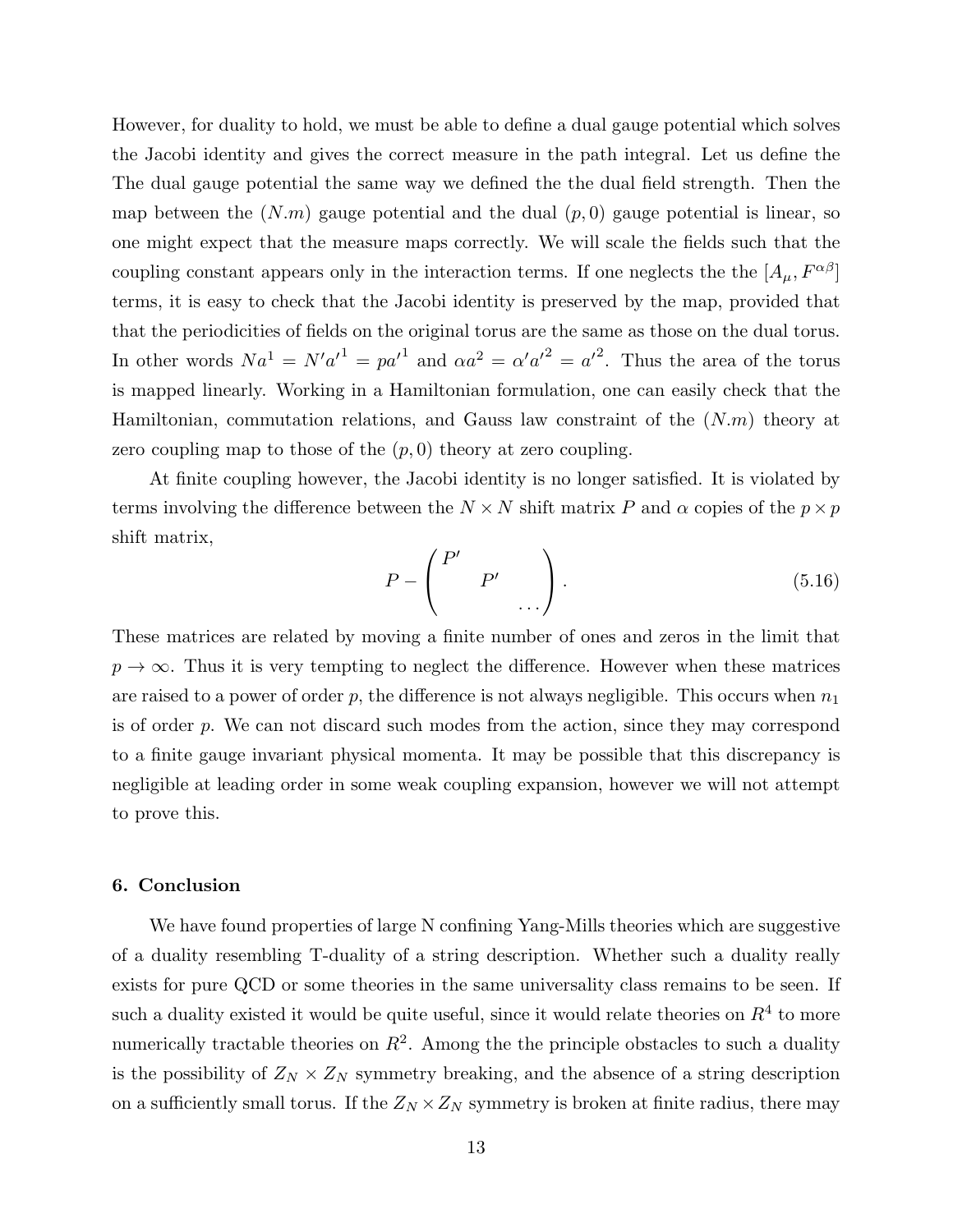still be interesting phenomena at large N for  $R > R_c$  due to the existence of wrapped string states. Also, the two dimensional gauged sigma model given by([3.6](#page-6-0))may have interesting properties for  $R_s > R_s^c$ , such as the generation of extra dimensions in the large N limit.

# Acknowledgments

I am especially grateful to J. Nunes, S. Ramgoolam, and W. Taylor for very helpful discussions. I am also indebted to C. Callan, A, Cohen, A. Jevicki, I. Klebanov, and M. Schmaltz. This work was supported in part by NSF grant PHY96-00258.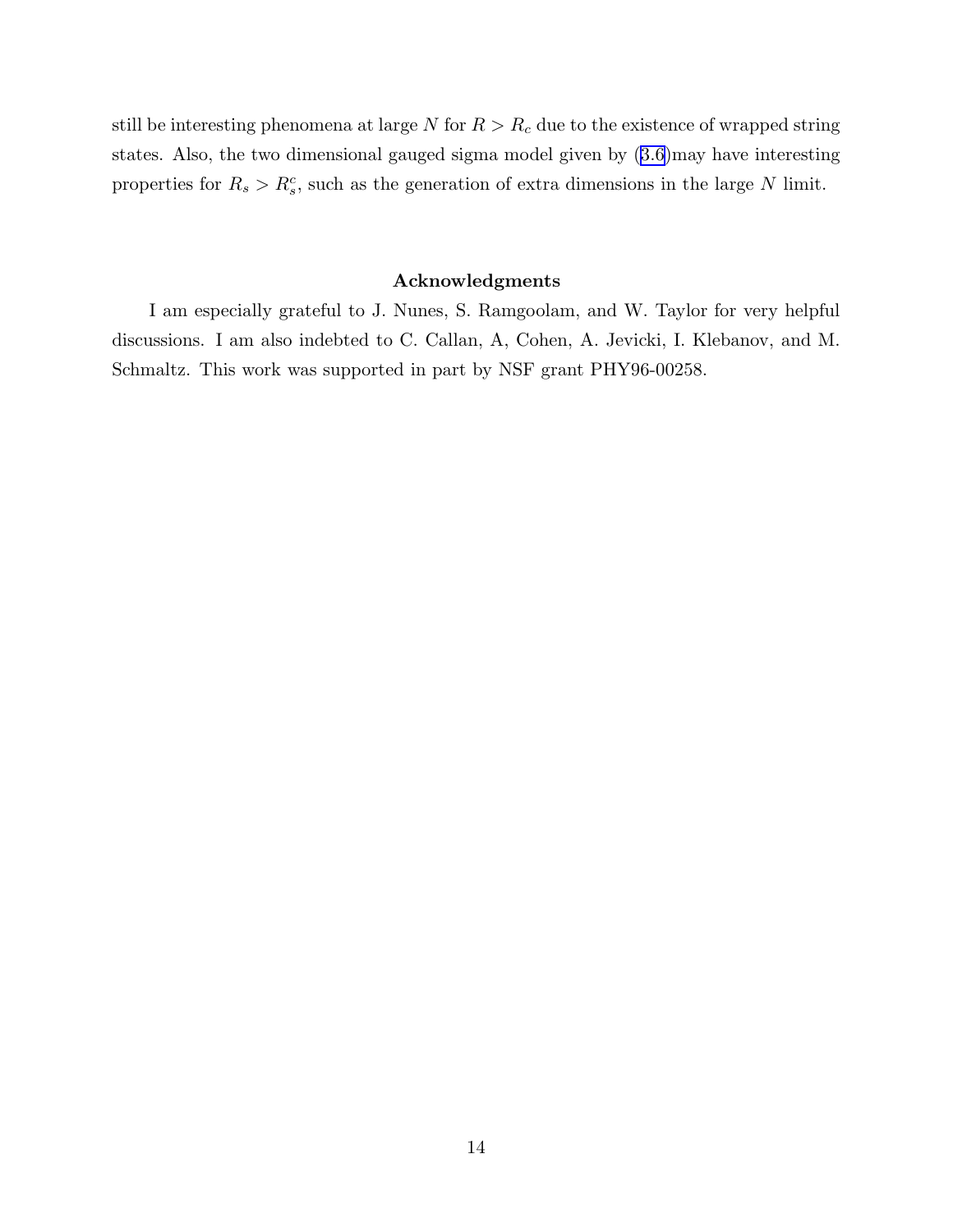## References

- <span id="page-15-0"></span>[1] G. 't Hooft, *"A property of electric and magnetic flux in non-abelian gauge theories,"* Nucl. Phys. B153 (1979) 141-160.
- [2] W. Nahm, *"The construction of all self-dual multimonopoles by the ADHM method,"* Phys. Lett.90B (1980) 413.
- [3] P. J. Braam and P. van Baal, *"Nahms transformation for Instantons,"* Commun. Math. Phys. 122 (1989) 267; P. van Baal, *"Instanton moduli for*  $T^3 \times R$ ," Nucl. Phys. Proc. Suppl. 49 (1996) 238, [hep-th/9512223.](http://arxiv.org/abs/hep-th/9512223)
- [4] H. Verlinde and F. Hacquebord, *"Duality symmetry of* N = 4 *Yang-Mills theory on*  $T^3$ ," [hep-th/9707179](http://arxiv.org/abs/hep-th/9707179).
- [5] A. Connes, M. Douglas, A. Schwarz, *"Noncommutative geometry and Matrix theory: compactification on tori,"* [hep-th/9711162](http://arxiv.org/abs/hep-th/9711162).
- [6] M. Douglas and C. Hull, *"D-branes and the noncommutative torus,"* [hep-th/9711165.](http://arxiv.org/abs/hep-th/9711165)
- [7] A. Polyakov, *"String representations and hidden symmetries for gauge fields,"* Phys. Lett. 82B (1979) 247-250. *"Gauge fields as rings of glue,"* Nucl. Phys.B164 (1980) 171-188.
- [8] D. Gross, *"Two dimensional QCD as a string theory,"* Nucl. Phys. B400 (1993) 161, [hep-th/9212149.](http://arxiv.org/abs/hep-th/9212149)
- [9] D. Gross and W. Taylor, *"Two dimensional QCD is a string theory,"* Nucl. Phys. B400 (1993) 181, [hep-th/9301068](http://arxiv.org/abs/hep-th/9301068).
- [10] S. Cordes, G. Moore, S. Ramgoolam, *"Large N 2-D Yang-Mills theory and topological string theory,"* Commun. Math. Phys.185 (1997) 543-619, [hep-th/9402107.](http://arxiv.org/abs/hep-th/9402107)
- [11] P. Horava, *"Topological rigid string theory and two-dimensional QCD,"* Nucl. Phys. B463 (1996) 238-286, [hep-th/9507060](http://arxiv.org/abs/hep-th/9507060).
- [12] M. Douglas and V. Kazakov, *"Large N phase transition in continuum QCD in twodimensions,"* Phys. Lett.B319 (1993) 219-230, e-Print Archive: [hep-th/9305047](http://arxiv.org/abs/hep-th/9305047)
- [13] A. Polyakov, *"String theory and quark confinement,"* [hep-th/9711002.](http://arxiv.org/abs/hep-th/9711002) *"Confining strings,"* Nucl.Phys.B486 (1997) 23-33, [hep-th/9607049](http://arxiv.org/abs/hep-th/9607049).
- [14] J. Maldacena, *"The large N limit of superconformal field theories and supergravity,"* e-Print Archive: [hep-th/9711200](http://arxiv.org/abs/hep-th/9711200).
- [15] S. Gubser, I. Klebanov, and A. Polyakov, *"Gauge theory correlators from noncritical string theory,"* e-Print Archive: [hep-th/9802109.](http://arxiv.org/abs/hep-th/9802109)
- [16] E. Witten, *"Anti-de-Sitter space, thermal phase transition, and confinement in gauge theories,"* e-Print Archive: [hep-th/9803131](http://arxiv.org/abs/hep-th/9803131).
- [17] A. Giveon, M. Porrati, and E. Rabinovici, *"Target space duality in string theory,"* Phys. Rept. 244 (1994) 77-202, [hep-th/9401139](http://arxiv.org/abs/hep-th/9401139).
- [18] Z. Guralnik and S. Ramgoolam, *"From 0-Branes to Torons,"* [hep-th/9708089.](http://arxiv.org/abs/hep-th/9708089)